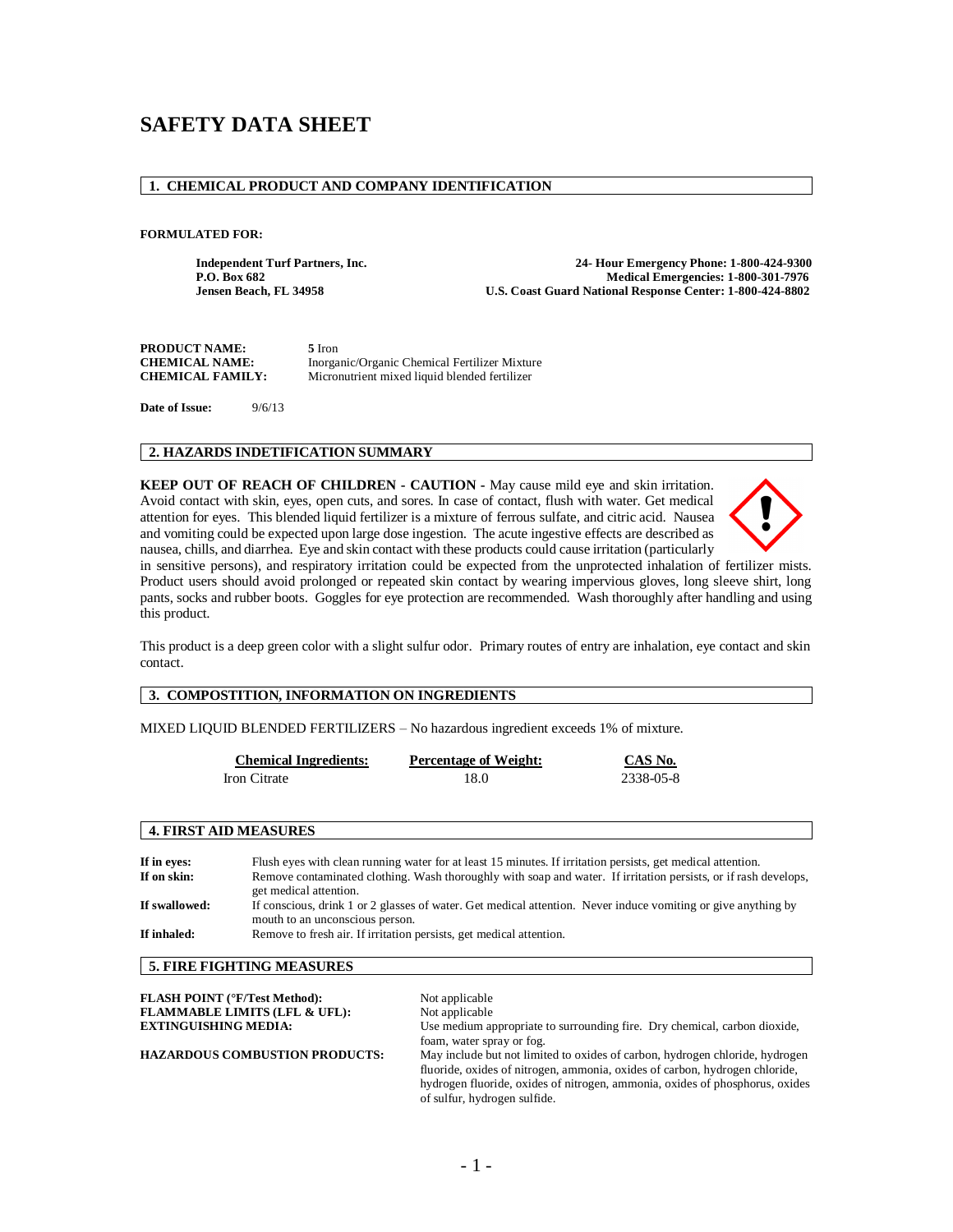**SPECIAL FIRE FIGHTING PROCEDURES:** Use water spray to cool containers exposed to fire. Remain upwind. Avoid breathing smoke. Wear self-contained breathing apparatus and full protective gear.<br>None known.

**UNUSUAL FIRE AND EXPLOSION HAZARDS:** 

#### **6. ACCIDENTAL RELEASE MEASURES**

#### **STEPS TO BE TAKEN IF MATERIAL IS RELEASED OR SPILLED:**

Avoid breathing mists. Absorb and sweep up spills immediately and transfer to suitable containers for possible land application according to label use or disposal. Check local, state and federal regulations for proper disposal.

**CAUTION:** Keep spills and cleaning runoff out of municipal sewers and open bodies of water.

#### **7. HANDLING AND STORAGE**

**HANDLING:** Avoid breathing fertilizer mists. Avoid prolonged or repeated skin contact. Avoid eye contact. Wash hands thoroughly after using this product and before eating, drinking, chewing gum, using tobacco or using the toilet. **STORAGE:** Store in original containers only. Keep containers tightly closed when not in use. Store in a cool, dry wellventilated area, preferably in a locked storage area away from children, feed, food products, and seed. Store at ambient temperatures. Do not contaminate water, food, or feed or disposal.

### **8. EXPOSURE CONTROLS / PERSONAL PROTECTION**

**ENGINEERING CONTROLS:** Not normally required.<br> **RESPIRATORY PROTECTION:** Not normally required. **RESPIRATORY PROTECTION:** 

**EYE PROTECTION:**<br> **Chemical goggles or shielded safety glasses.**<br> **SKIN PROTECTION:** Wear protective clothing: long-sleeved shirts Wear protective clothing: long-sleeved shirts and pants, hat, rubber boots with socks. Wear rubber or chemical-resistant gloves. **OSHA PEL 8 hr TWA ACGIH TLV-TWA** No listings

# **9. PHYSICAL AND CHEMICAL PROPERTIES**

**APPEARANCE AND ODOR:** Dark green liquid with minimal odor **SOLUBILITY:** Appreciable **pH:** 2.5-3.0 **BULK DENSITY:** 9.7 lbs / gallon<br> **SPECIFIC GRAVITY (Water = 1):** 1.16 **BOILING POINT:** Not establish **PERCENT VOLATILE (by volume):** Not applicable

1.16 **BOILING POINT:** Not established **VAPOR PRESSURE:** Not established **EVAPORATION DATE:** Not established

Note: These physical data are typical values based on material tested but may vary from sample to sample. Typical values should not be construed as a guaranteed analysis of any specific lot or as specification items.

#### **10. STABILITY AND REACTIVITY**

**STABILITY:** Stable **INCOMPATIBILITY:** Not known **HAZARDOUS DECOMPOSTITION PRODUCTS:** SO2 may evolve at high temperatures **HAZARDOUS POLYMERIZTION:** Will not occur.

#### **11. TOXICOLOGICAL INFORMATION**

**Acute Oral LD<sub>50</sub>(rat):** >5000 mg/kg **Acute Dermal LD50(rabbit):** >2000 mg/kg **Eye Irritation (rabbit):** Not established **Skin Irritation (rabbit):** Not established **Skin Irritation (rabbit):** Not established **Inhalation LC**<sub>50</sub>(rat): Not established **Skin Sensitization (guinea pig):** Not established **Carcinogenic Potential:** None listed in OSHA, NTP, IARC, or ACGIH

#### **12. ECOLOGICAL INFORMATION**

Drift or runoff may adversely affect non-target plants. Do not apply directly to water. Do not contaminate water when disposing of equipment wash water. Do not apply when weather conditions favor drift from target area.

#### **13. DISPOSAL CONSIDERATIONS**